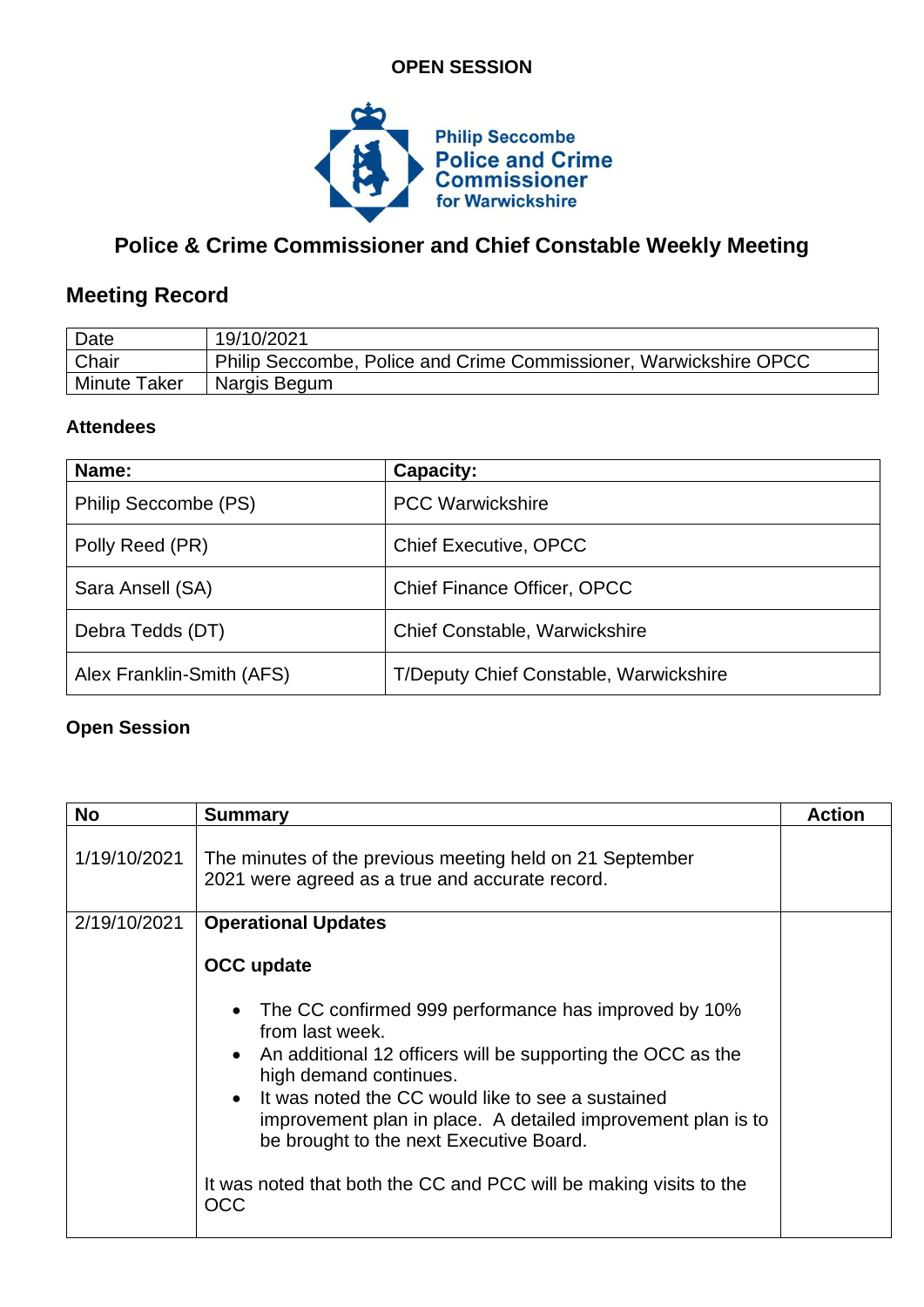#### **OPEN SESSION**

|                                                                                                                     | Discussion took place about progress on Evolve.                                                                                                                                                                                                                                                                     |  |
|---------------------------------------------------------------------------------------------------------------------|---------------------------------------------------------------------------------------------------------------------------------------------------------------------------------------------------------------------------------------------------------------------------------------------------------------------|--|
|                                                                                                                     | The CC confirmed budget planning is in progress. Once<br>$\bullet$<br>complete a report will be presented to the PCC.                                                                                                                                                                                               |  |
|                                                                                                                     | PCC attended a rural crime prevention event this week.                                                                                                                                                                                                                                                              |  |
| 3/19/10/2021                                                                                                        | <b>Regional Briefings</b>                                                                                                                                                                                                                                                                                           |  |
|                                                                                                                     | <b>Contingent Labour</b> – Discussion took place about Blue Light<br>Commercial, Warwickshire are keen to engage with the offerings<br>where they meet the requirements of the force and offer value for<br>money                                                                                                   |  |
|                                                                                                                     | Regional Governance Group - The PCC and CC discussed the<br>papers for the Regional Governance Group meeting taking place on<br>the 22 October 2021.                                                                                                                                                                |  |
| 4/19/10/2021                                                                                                        | <b>National Briefings</b>                                                                                                                                                                                                                                                                                           |  |
|                                                                                                                     | Security issues were discussed following the tragic killing of<br>$\bullet$<br>Sir David Amess MP. The CC confirmed at the local Chief<br>Exec. Board it was agreed a generic security guidance will be<br>produced and arrangements made for this to be forwarded to<br>local councillors. A copy to be sent to PR |  |
|                                                                                                                     | The APCC increase in the firearm licensing fee was briefly<br>discussed                                                                                                                                                                                                                                             |  |
| 5/19/10/2021                                                                                                        | <b>AOB</b>                                                                                                                                                                                                                                                                                                          |  |
|                                                                                                                     | The PCC attended the APCC conference last week topics<br>covered included VAWG, Vetting and Firearms                                                                                                                                                                                                                |  |
|                                                                                                                     | AFS is seeing Kit Malthouse (KM) tomorrow in London, in<br>respect of the national burglary portfolio. AFS will invite KM to<br>the county for a visit.                                                                                                                                                             |  |
|                                                                                                                     | The PCC also suggested a royal visit to open Stuart Ross<br>House                                                                                                                                                                                                                                                   |  |
| <b>Next Meeting: Tuesday 2 November 2021</b><br>(Monthly PCC/CC Governance Meeting to be held next week 26/10/2021) |                                                                                                                                                                                                                                                                                                                     |  |
|                                                                                                                     |                                                                                                                                                                                                                                                                                                                     |  |

| <b>Formal Approval of Meeting Record</b> |                                         |  |
|------------------------------------------|-----------------------------------------|--|
| Signature:                               | P.Seccombe                              |  |
| <b>Print Name:</b>                       | <b>Philip Seccombe PCC Warwickshire</b> |  |
| <b>Formal Approval of Meeting Record</b> |                                         |  |
| Signature:                               | D.Tedds                                 |  |